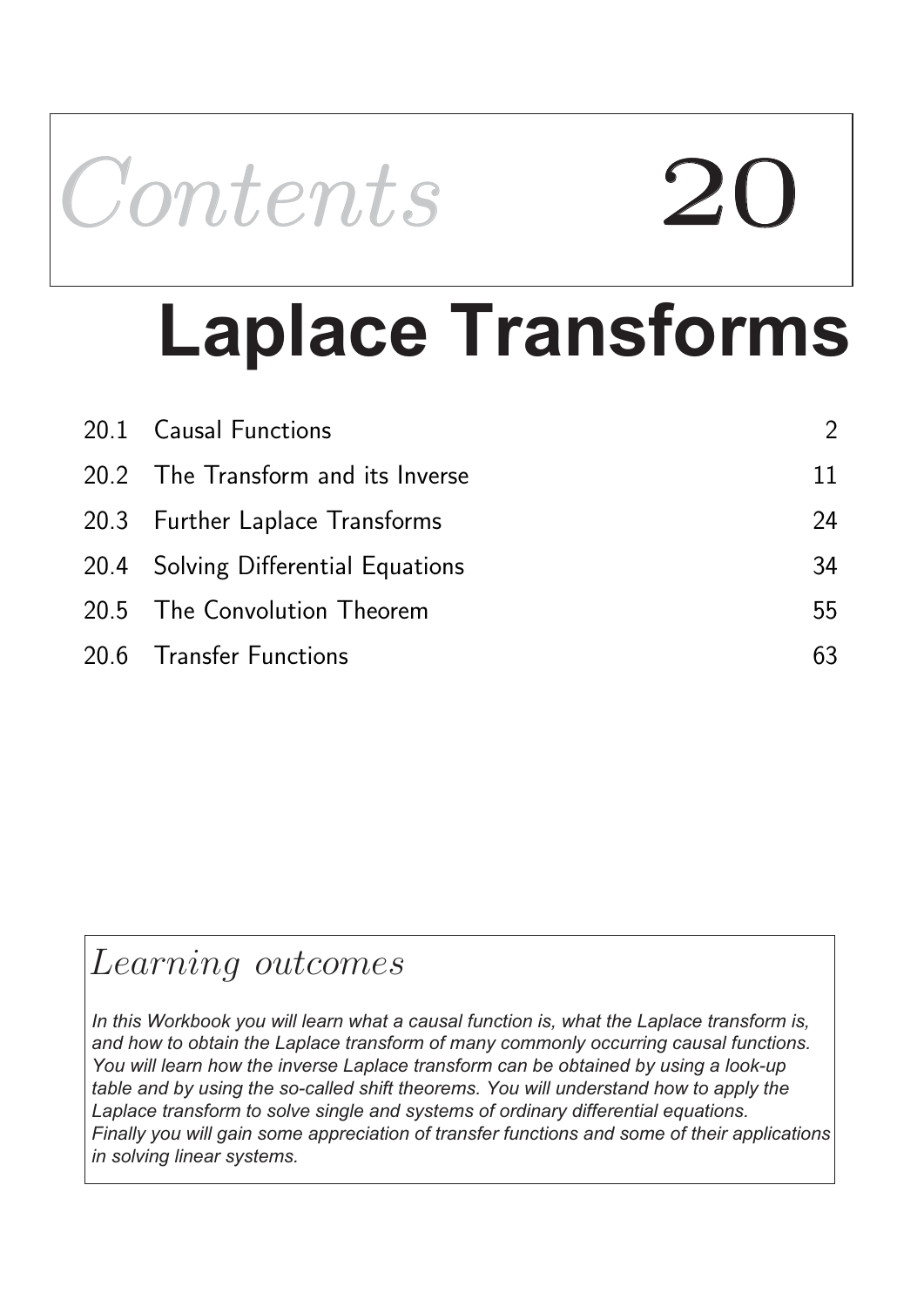## **Causal Functions**





## **Introduction**

The Laplace transformation is a technique employed primarily to solve constant coefficient ordinary differential equations. It is also used in modelling engineering systems. In this section we look at those functions to which the Laplace transformation is normally applied; so-called **causal** or **one**sided functions. These are functions  $f(t)$  of a single variable t such that  $f(t) = 0$  if  $t < 0$ . In particular we consider the simplest causal function: the unit step function (often called the Heaviside function)  $u(t)$ :

$$
u(t) = \begin{cases} 1 & \text{if} \quad t \ge 0 \\ 0 & \text{if} \quad t < 0 \end{cases}
$$

We then use this function to show how signals (functions of time  $t$ ) may be 'switched on' and 'switched off'.

### **Prerequisites**

Before starting this Section you should . . .

## **Learning Outcomes**

On completion you should be able to ...

- understand what a function is
- be able to integrate simple functions
- explain what a causal function is
- be able to apply the step function to 'switch on' and 'switch off' signals

 $\overline{\phantom{0}}$ 

 $\searrow$ 

 $\geq$ 

 $\overline{\phantom{0}}$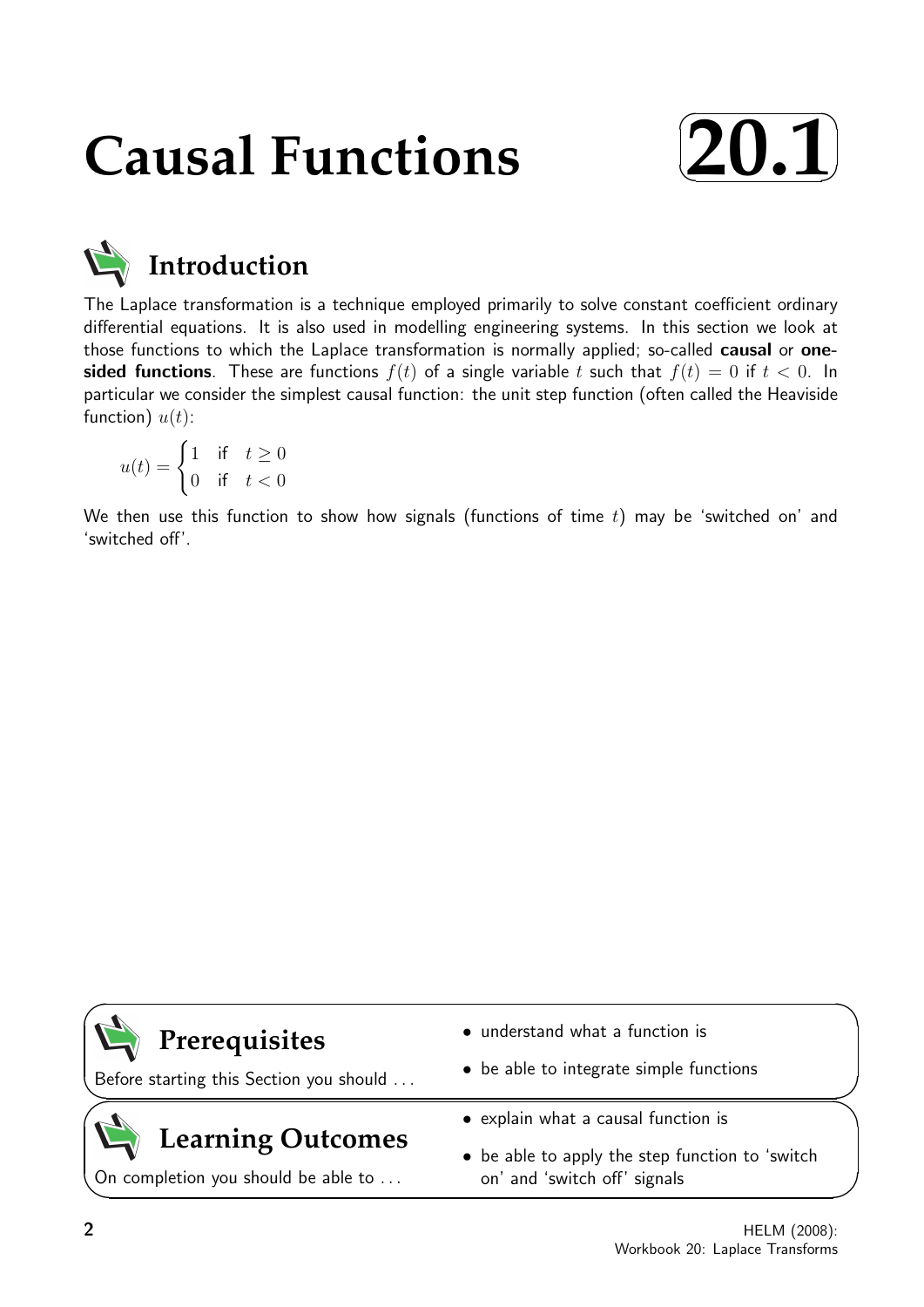

### **1. Transforms and causal functions**

Without perhaps realising it, we are used to employing transformations in mathematics. For example, we often transform problems in algebra to an equivalent problem in geometry in which our natural intuition and experience can be brought to bear. Thus, for example, if we ask:

q What are those values of x for which  $x(x - 1)(x + 2) > 0$ ' then perhaps the simplest way to solve this problem is to sketch the curve  $y = x(x-1)(x+2)$  and then, by inspection, find for what values of  $x$  it is positive. We obtain the following figure.



Figure 1

We have transformed a problem in algebra into an equivalent geometrical problem. Clearly, by inspection of the curve, this inequality is satisfied if

 $-2 < x < 0$  or if  $x > 1$ 

and we have transformed back again to algebraic form.

The Laplace transform is a more complicated transformation than the simple geometric transformation considered above. What is done is to transform a function  $f(t)$  of a single variable t into another function  $F(s)$  of a single variable s through the relation:

$$
F(s) = \int_0^\infty e^{-st} f(t) dt.
$$

The procedure is to produce, for each  $f(t)$  of interest, the corresponding expression  $F(s)$ . As a simple example, if  $f(t) = e^{-2t}$  then

$$
F(s) = \int_0^\infty e^{-st} e^{-2t} dt
$$
  
= 
$$
\int_0^\infty e^{-(s+2)t} dt
$$
  
= 
$$
\left[ \frac{e^{-(s+2)t}}{-(s+2)} \right]_0^\infty
$$
  
= 
$$
0 - \frac{e^0}{-(s+2)} = \frac{1}{s+2}
$$

(We remind the reader that  $e^{-kt} \to 0$  as  $t \to \infty$  if  $k > 0$ .)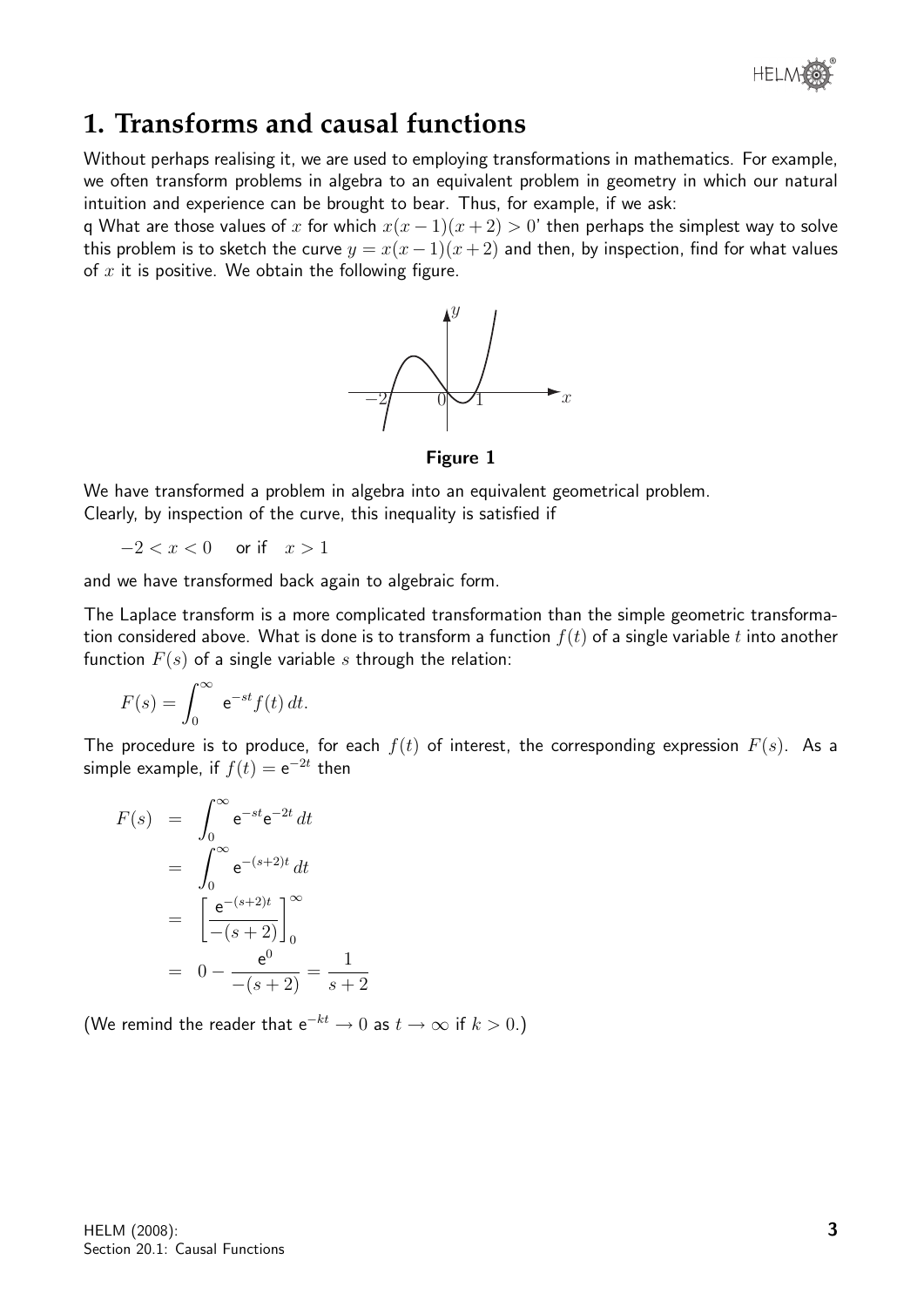

Find 
$$
F(s)
$$
 if  $f(t) = t$  using  $F(s) = \int_0^\infty e^{-st} t dt$ 

**Your solution**  
\nAnswer  
\nYou should obtain 
$$
F(s) = 1/s^2
$$
. You do this by integrating by parts:  
\n
$$
F(s) = \int_0^\infty e^{-st} t \, dt = \left[ t \frac{e^{-st}}{(-s)} \right]_0^\infty - \int_0^\infty \frac{e^{-st}}{(-s)} \, dt = 0 + \int_0^\infty \frac{e^{-st}}{s} \, dt
$$
\n
$$
= \left[ -\frac{e^{-st}}{s^2} \right]_0^\infty = \frac{1}{s^2}
$$

The integral  $\int^\infty$  $\boldsymbol{0}$  $e^{-st}f(t)$  dt is called the Laplace transform of  $f(t)$  and is denoted by  $\mathcal{L}\{f(t)\}.$ 



#### **Causal functions**

As we have seen above, the Laplace transform involves an integral with limits  $t = 0$  and  $t = \infty$ . Because of this, the nature of the function being transformed,  $f(t)$ , when t is negative is of no importance. In order to emphasize this we shall only consider so-called causal functions all of which take the value 0 when  $t < 0$ .

The simplest causal function is the Heaviside or step function denoted by  $u(t)$  and defined by:

$$
u(t) = \begin{cases} 1 & \text{if} \quad t \ge 0 \\ 0 & \text{if} \quad t < 0 \end{cases}
$$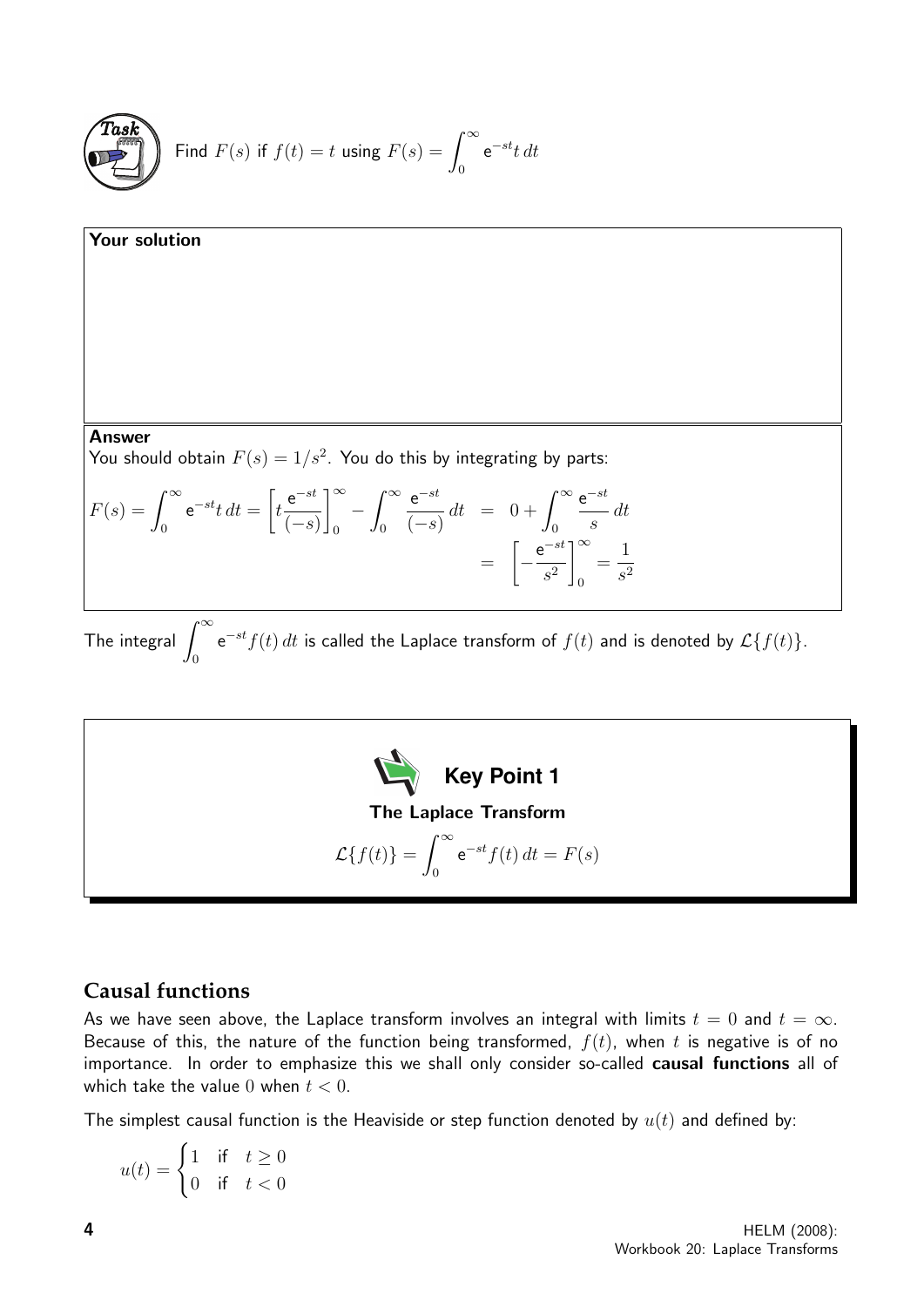

with graph as in Figure 2.





Similarly we can consider other 'step-functions'. For example, from the above definition we deduce

 $u(t-3) = \begin{cases} 1 & \text{if } t-3 \geq 0 \\ 0 & \text{if } t \geq 0 \end{cases}$ 0 if  $t - 3 < 0$ or, rearranging the inequalities:  $u(t-3) = \begin{cases} 1 & \text{if } t \geq 3 \\ 0 & \text{if } t \geq 3 \end{cases}$ 0 if  $t < 3$ 

with graph as in Figure 3:



Figure 3

The step function has a useful property: multiplying an ordinary function  $f(t)$  by the step function  $u(t)$  changes it into a causal function; e.g. if  $f(t) = \sin t$  then  $\sin t \cdot u(t)$  is causal. This is illustrated in the change from Figure 4 to Figure 5:



Figure 4



Figure 5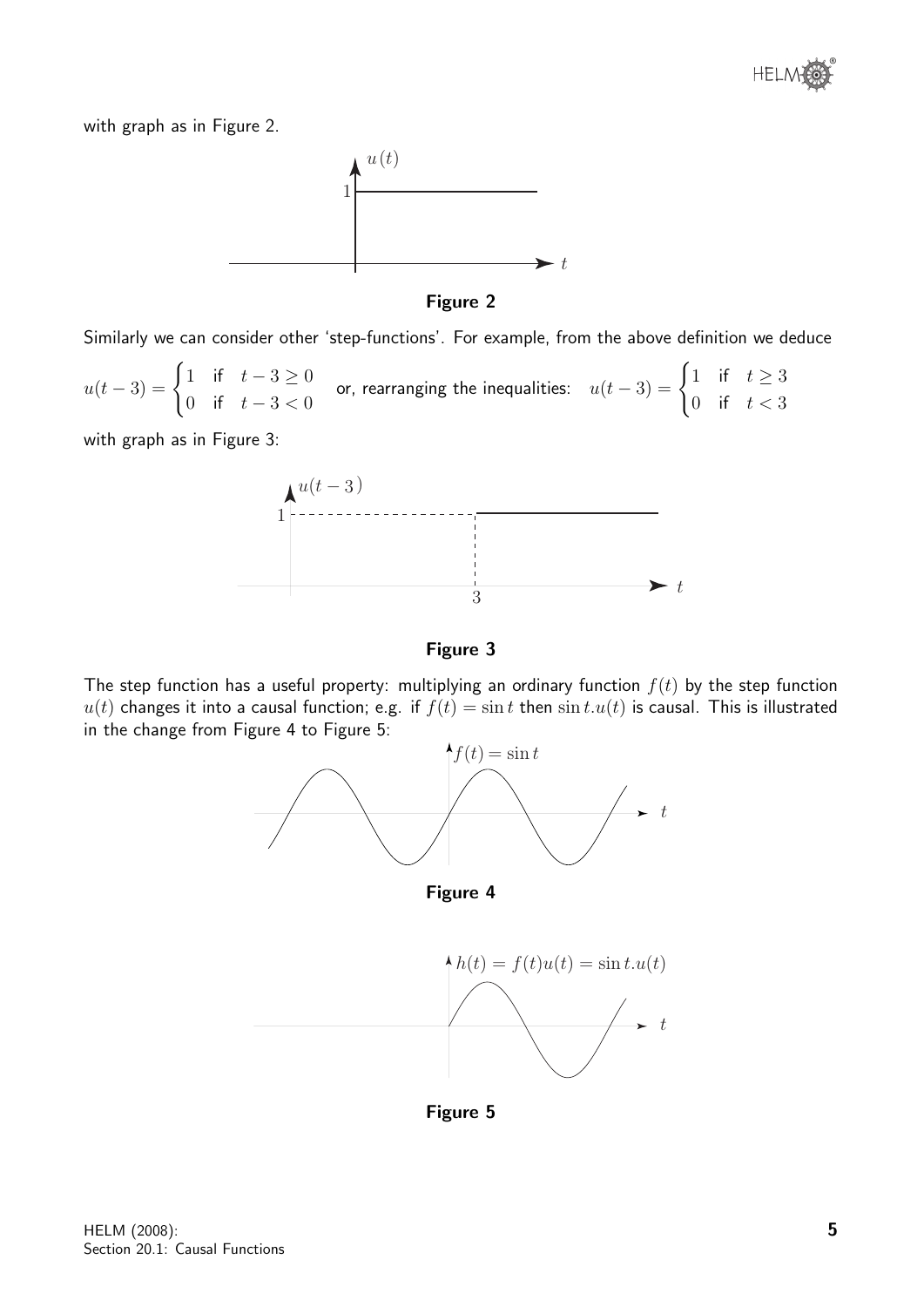**Key Point 2** Causal Functions If  $u(t)$  is the unit step function and  $f(t)$  is any function then  $f(t)u(t)$  is a causal function

The step function can be used to 'switch on' functions at other values of  $t$  (which we will normally interpret as time). For example  $u(t-1)$  has the value 1 if  $t \ge 1$  and 0 otherwise so that  $\sin t \cdot u(t-1)$ is described by the (solid) curve in Figure 6:





The step function can also be used to 'switch-off' signals. For example, the step function  $u(t-1)$  –  $u(t-3)$  in Figure 7 has the effect on  $f(t)$  such that  $f(t)$  [ $u(t-1) - u(t-3)$ ] (described by the solid curve in Figure 8) switches on at  $t = 1$  (because then  $u(t-1) - u(t-3)$  takes the value 1), remains 'on' for  $1 \le t \le 3$ , and then switches 'off' when  $t > 3$  (because then  $u(t-1)-u(t-3) = 1-1 = 0$ ).



Figure 8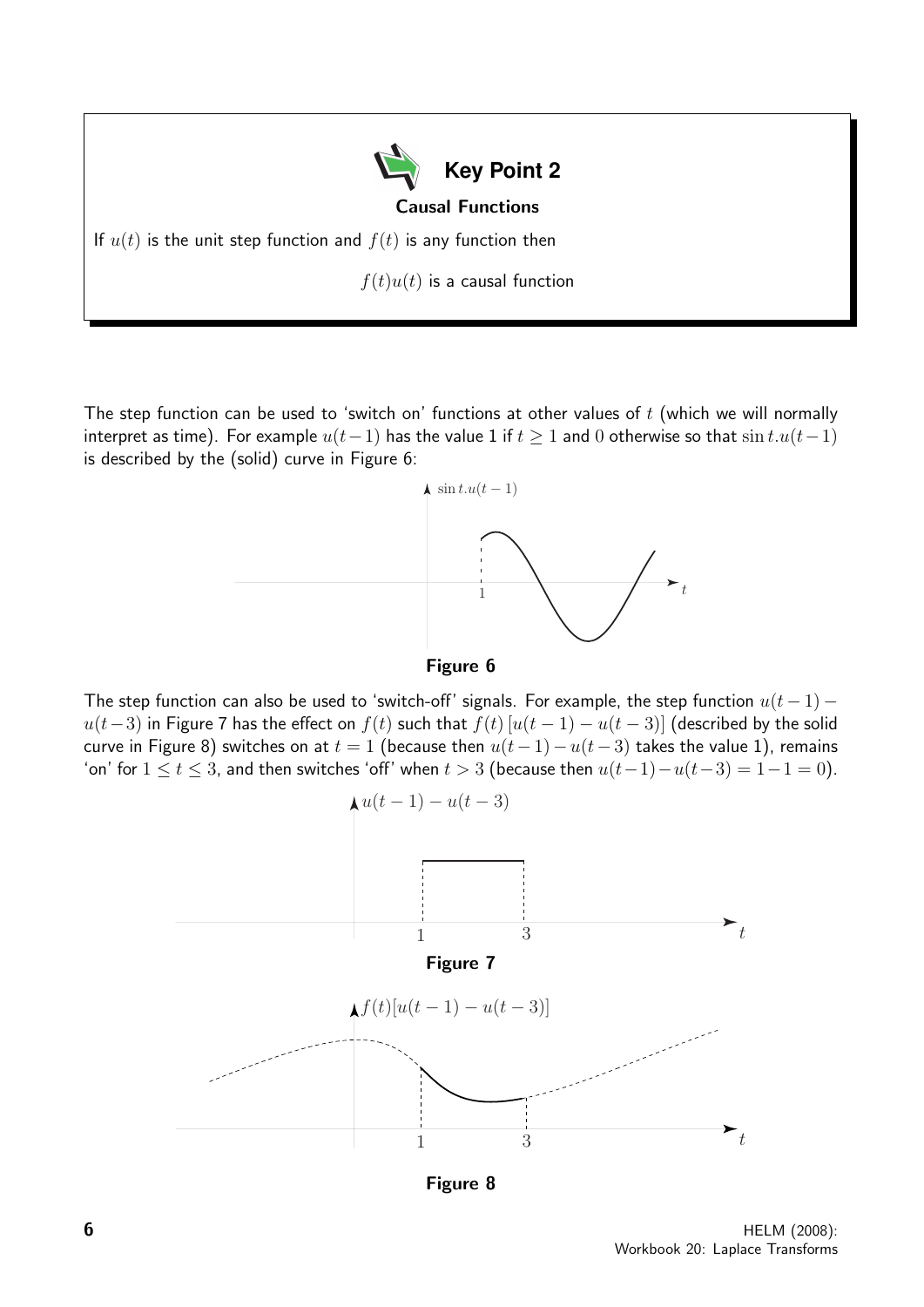® HELM

If we have an expression  $f(t - a)u(t - a)$  then this is the function  $f(t)$  translated along the t-axis through a time a. For example  $sin(t - 2) \cdot u(t - 2)$  is simply the causal sine curve  $sin t \cdot u(t)$  shifted to the right by two units as described in the following Figure 9.



Figure 9



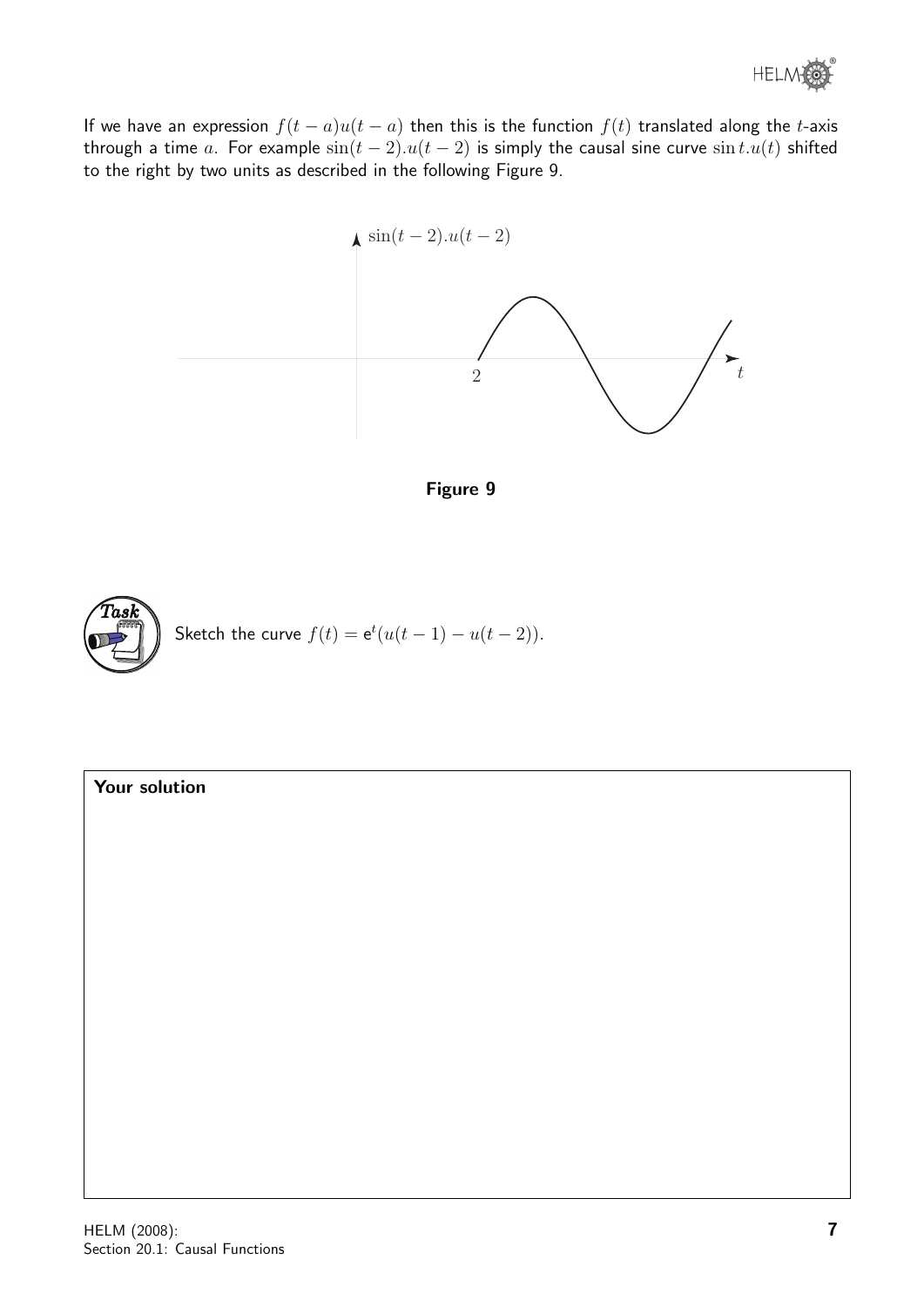

### **2. Properties of causal functions**

Even though a function  $f(t)$  may be causal we shall still often use the step function  $u(t)$  to emphasize its causality and write  $f(t)$   $u(t)$ . The following properties are easily verified.

(a) The sum of casusal functions is causal:

$$
f(t)u(t) + g(t)u(t) = [f(t) + g(t)]u(t)
$$

(b) The product of causal functions is causal:

$$
\{f(t)u(t)\}\ \{g(t)u(t)\} = f(t)g(t).u(t)
$$

(c) The derivative of a causal function is causal:

$$
\frac{d}{dt}\{f(t)u(t)\} = \frac{df}{dt}.u(t)
$$

(d) The definite integral of a causal function is a constant.

Calculating the definite integral of a causal function needs care.

Consider  $\int^b$ a  $f(t)u(t)$  dt where  $a < b$ . There are 3 cases to consider (i)  $b < 0$  (ii)  $a < 0$ ,  $b > 0$ and (iii)  $a > 0$  which are described in Figure 10: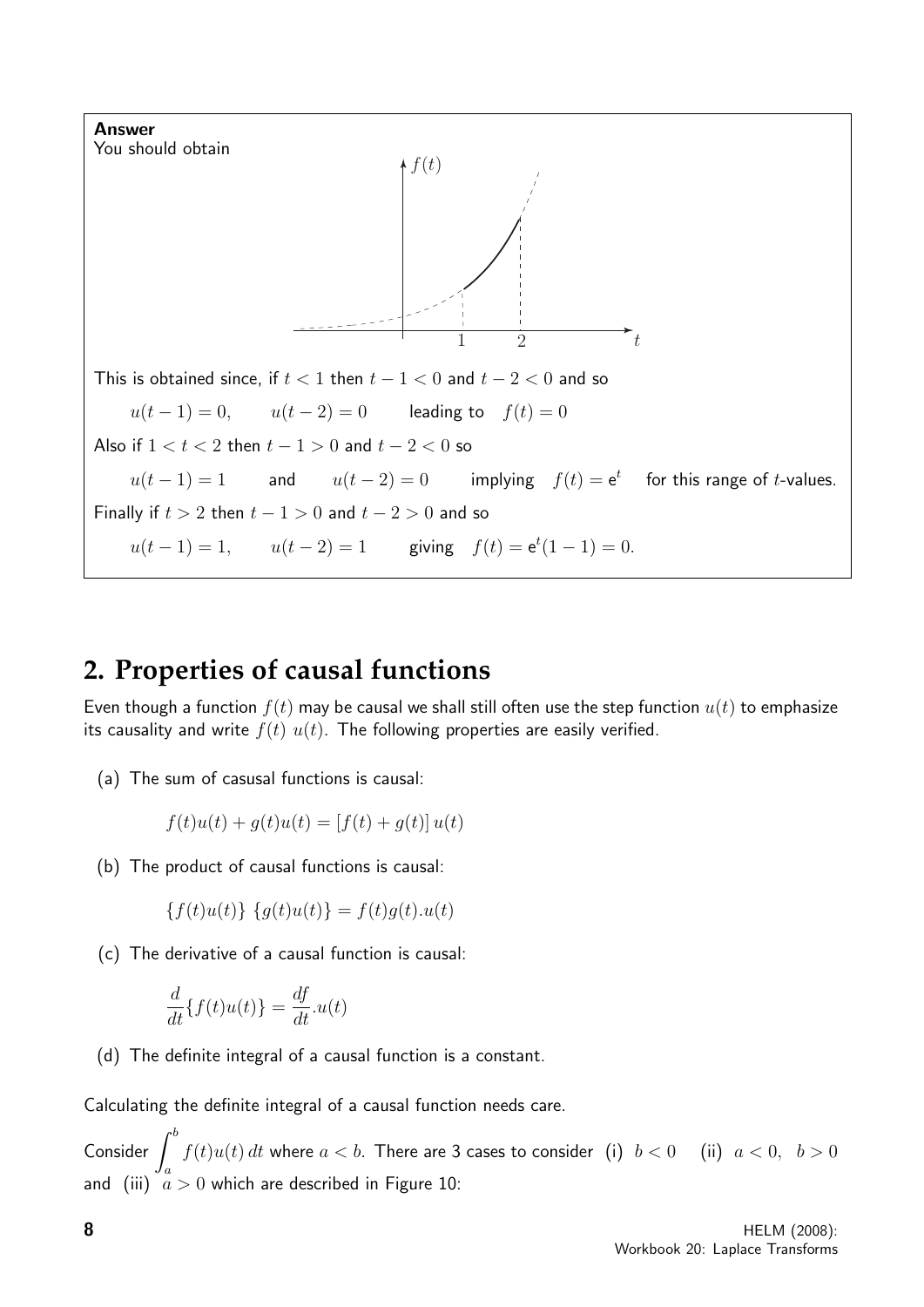



Figure 10

(i) If 
$$
b < 0
$$
 then  $t < 0$  and so  $u(t) = 0$   $\therefore$   $\int_a^b f(t)u(t) dt = 0$ 

(ii) If  $a < 0$ ,  $b > 0$  then

$$
F(t) = \int_{a}^{b} f(t)u(t) dt = \int_{a}^{0} f(t)u(t) dt + \int_{0}^{b} f(t)u(t) dt = 0 + \int_{0}^{b} f(t)u(t) dt = \int_{0}^{b} f(t)dt
$$

since, in the first integral  $t < 0$  and so  $u(t) = 0$  whereas, in the second integral  $t > 0$  and so  $u(t) = 1.$ 

(iii) If 
$$
a > 0
$$
 then 
$$
\int_a^b f(t)u(t) dt = \int_a^b f(t) dt
$$
 since  $t > 0$  and so  $u(t) = 1$ .

**Task** If 
$$
f(t) = (e^{-t} + t)u(t)
$$
 then find  $\frac{df}{dt}$  and  $\int_{-3}^{4} f(t) dt$ 

Find the derivative first:

Your solution

Answer  $\frac{df}{dt}$  $\frac{dy}{dt} = (-e^{-t} + 1)u(t)$